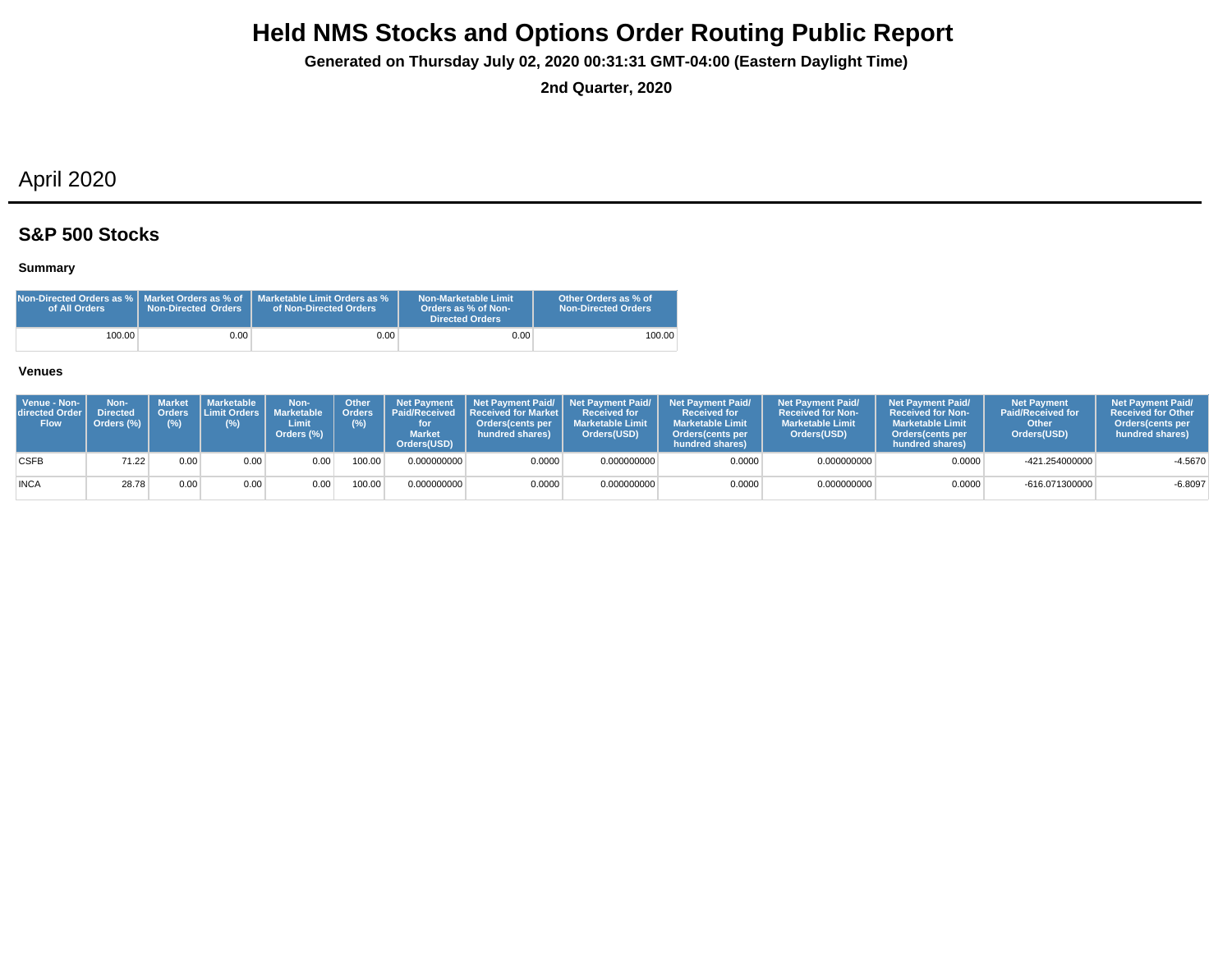**Generated on Thursday July 02, 2020 00:31:31 GMT-04:00 (Eastern Daylight Time)**

**2nd Quarter, 2020**

## April 2020

### **Non-S&P 500 Stocks**

### **Summary**

| of All Orders | <b>Non-Directed Orders</b> | <b>Non-Directed Orders as %   Market Orders as % of   Marketable Limit Orders as %</b><br>of Non-Directed Orders | Non-Marketable Limit<br>Orders as % of Non-<br><b>Directed Orders</b> | Other Orders as % of<br><b>Non-Directed Orders</b> |
|---------------|----------------------------|------------------------------------------------------------------------------------------------------------------|-----------------------------------------------------------------------|----------------------------------------------------|
| 100.00        | 0.00                       | $0.00\,$                                                                                                         | 0.00                                                                  | 100.00                                             |

| Venue - Non-<br>directed Order I<br><b>Flow</b> | Non-<br><b>Directed</b><br>Orders (%) | Orders<br>$(\%)$ | Market   Marketable<br><b>I Limit Orders I</b><br>$(\%)$ | Non-<br><b>Marketable</b><br>Limit<br>Orders (%) | <b>Other</b><br>Orders <sup>'</sup><br>(%) | <b>Net Payment</b><br><b>Market</b><br>Orders(USD) | Paid/Received Received for Market I<br><b>Orders</b> (cents per<br>hundred shares) | <b>Received for</b><br><b>Marketable Limit</b><br>Orders(USD) | Net Payment Paid/ Net Payment Paid/ Net Payment Paid/<br><b>Received for</b><br><b>Marketable Limit</b><br>Orders (cents per<br>hundred shares) | <b>Net Payment Paid/</b><br><b>Received for Non-</b><br><b>Marketable Limit</b><br>Orders(USD) | <b>Net Payment Paid/</b><br><b>Received for Non-</b><br><b>Marketable Limit</b><br><b>Orders</b> (cents per<br>hundred shares) | <b>Net Payment</b><br><b>Paid/Received for</b><br>Other<br>Orders(USD) | <b>Net Payment Paid/</b><br><b>Received for Other</b><br>Orders (cents per<br>hundred shares) |
|-------------------------------------------------|---------------------------------------|------------------|----------------------------------------------------------|--------------------------------------------------|--------------------------------------------|----------------------------------------------------|------------------------------------------------------------------------------------|---------------------------------------------------------------|-------------------------------------------------------------------------------------------------------------------------------------------------|------------------------------------------------------------------------------------------------|--------------------------------------------------------------------------------------------------------------------------------|------------------------------------------------------------------------|-----------------------------------------------------------------------------------------------|
| <b>CSFB</b>                                     | 70.88                                 | 0.00             | 0.00                                                     | 0.00                                             | 100.00                                     | 0.000000000                                        | 0.0000                                                                             | 0.000000000                                                   | 0.0000                                                                                                                                          | 0.000000000                                                                                    | 0.0000                                                                                                                         | -3382.662300000                                                        | $-7.7231$                                                                                     |
| <b>INCA</b>                                     | 29.12                                 | 0.00             | 0.00                                                     | 0.00                                             | 100.00                                     | 0.000000000                                        | 0.0000                                                                             | 0.000000000                                                   | 0.0000                                                                                                                                          | 0.000000000                                                                                    | 0.0000                                                                                                                         | -1503.831100000                                                        | $-3.9544$                                                                                     |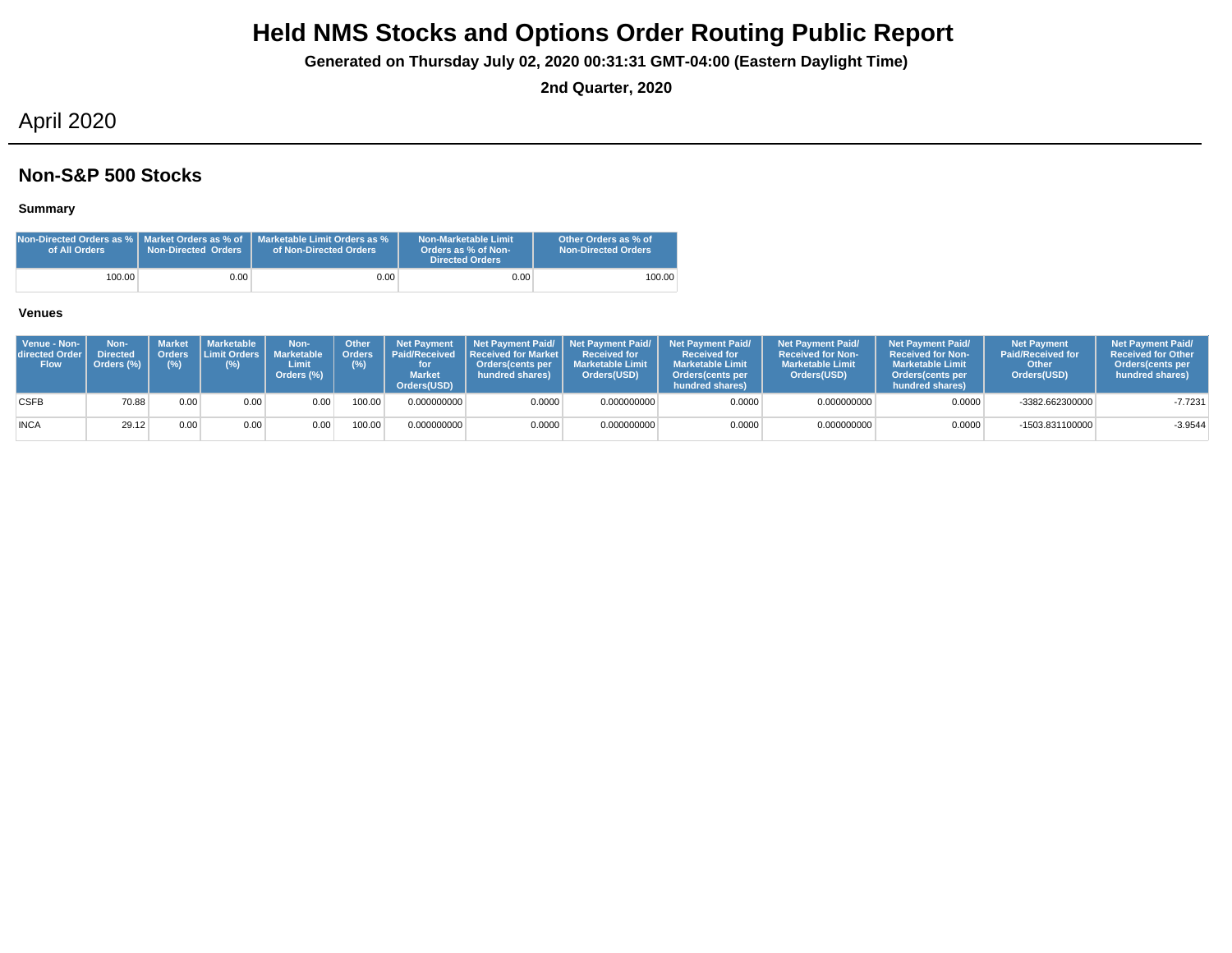**Generated on Thursday July 02, 2020 00:31:31 GMT-04:00 (Eastern Daylight Time)**

**2nd Quarter, 2020**

# May 2020

## **S&P 500 Stocks**

### **Summary**

| Non-Directed Orders as %   Market Orders as % of<br>of All Orders | Non-Directed Orders | Marketable Limit Orders as %<br>of Non-Directed Orders | Non-Marketable Limit<br>Orders as % of Non-<br><b>Directed Orders</b> | Other Orders as % of<br><b>Non-Directed Orders</b> |
|-------------------------------------------------------------------|---------------------|--------------------------------------------------------|-----------------------------------------------------------------------|----------------------------------------------------|
| 100.00                                                            | 0.001               | 0.001                                                  | 0.00                                                                  | 100.00                                             |

| Venue - Non-<br>directed Order<br><b>Flow</b> | Non-<br><b>Directed</b><br>Orders (%) | <b>Market</b><br>(%) | <b>I</b> Marketable I<br>Orders Limit Orders I<br>(%) | Non-<br><b>Marketable</b><br>Limit<br>Orders (%) | Other<br>(%) | <b>Net Payment</b><br>Orders   Paid/Received<br><b>Market</b><br>Orders(USD) | <b>Received for Market L</b><br>Orders(cents per<br>hundred shares) | Received for<br><b>Marketable Limit</b><br>Orders(USD) | Net Payment Paid/ Net Payment Paid/ Net Payment Paid/<br><b>Received for</b><br><b>Marketable Limit</b><br><b>Orders</b> (cents per<br>hundred shares) | <b>Net Payment Paid/</b><br><b>Received for Non-</b><br><b>Marketable Limit</b><br>Orders(USD) | <b>Net Payment Paid/</b><br><b>Received for Non-</b><br><b>Marketable Limit</b><br><b>Orders</b> (cents per<br>hundred shares) | <b>Net Payment</b><br><b>Paid/Received for</b><br>Other<br>Orders(USD) | <b>Net Payment Paid/</b><br><b>Received for Other</b><br><b>Orders</b> (cents per<br>hundred shares) |
|-----------------------------------------------|---------------------------------------|----------------------|-------------------------------------------------------|--------------------------------------------------|--------------|------------------------------------------------------------------------------|---------------------------------------------------------------------|--------------------------------------------------------|--------------------------------------------------------------------------------------------------------------------------------------------------------|------------------------------------------------------------------------------------------------|--------------------------------------------------------------------------------------------------------------------------------|------------------------------------------------------------------------|------------------------------------------------------------------------------------------------------|
| <b>CSFB</b>                                   | 75.75                                 | 0.00                 | 0.00                                                  | 0.00                                             | 100.00       | 0.000000000                                                                  | 0.0000                                                              | 0.000000000                                            | 0.0000                                                                                                                                                 | 0.000000000                                                                                    | 0.0000                                                                                                                         | -590.087700000                                                         | $-7.3169$                                                                                            |
| <b>INCA</b>                                   | 24.25                                 | 0.00                 | 0.00                                                  | 0.00                                             | 100.00       | 0.000000000                                                                  | 0.0000                                                              | 0.000000000                                            | 0.0000                                                                                                                                                 | 0.000000000                                                                                    | 0.0000                                                                                                                         | -582.008300000                                                         | $-9.0589$                                                                                            |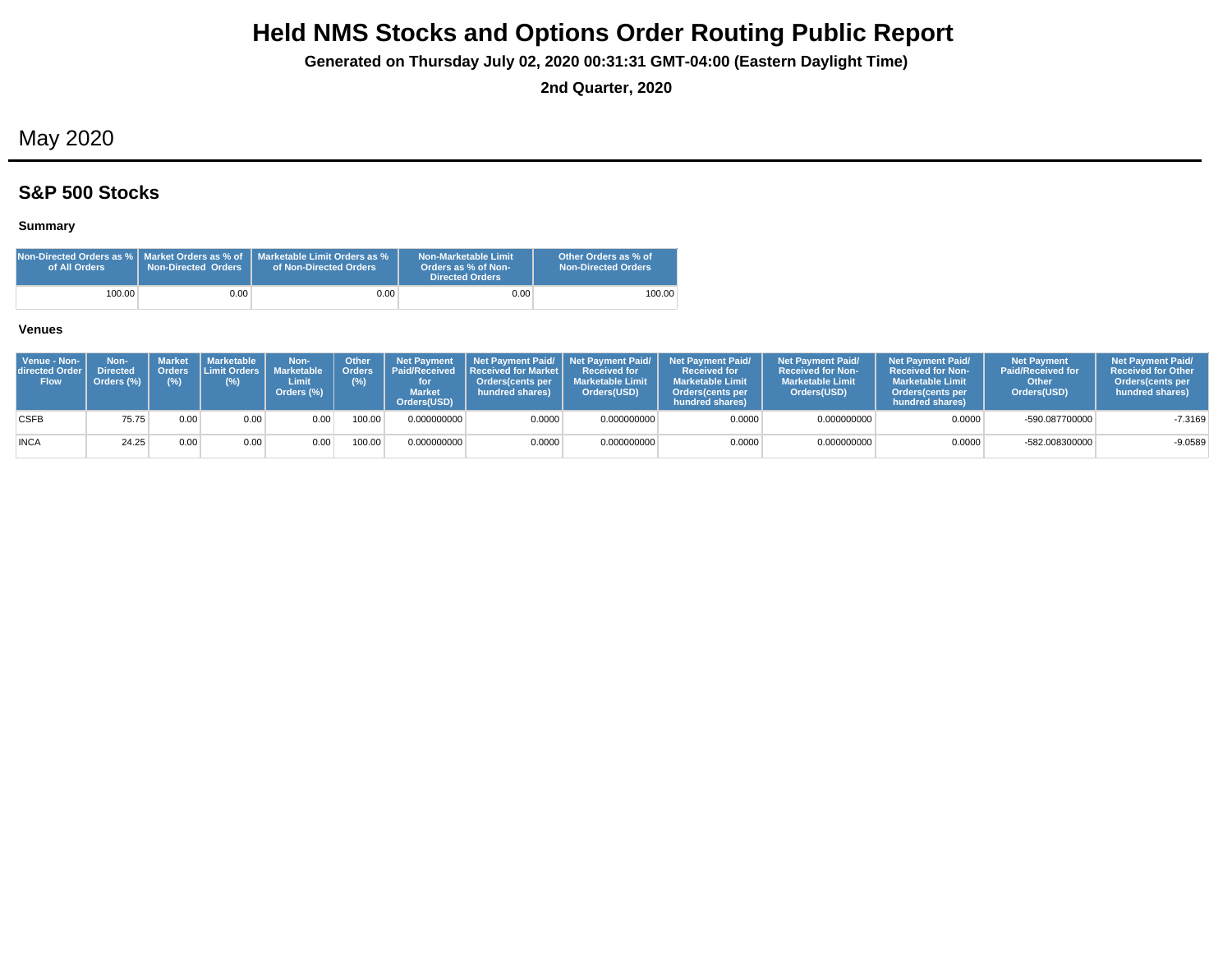**Generated on Thursday July 02, 2020 00:31:31 GMT-04:00 (Eastern Daylight Time)**

**2nd Quarter, 2020**

## May 2020

### **Non-S&P 500 Stocks**

### **Summary**

| of All Orders | <b>Non-Directed Orders</b> | <b>Non-Directed Orders as %   Market Orders as % of   Marketable Limit Orders as %</b><br>of Non-Directed Orders | Non-Marketable Limit<br>Orders as % of Non-<br><b>Directed Orders</b> | Other Orders as % of<br><b>Non-Directed Orders</b> |
|---------------|----------------------------|------------------------------------------------------------------------------------------------------------------|-----------------------------------------------------------------------|----------------------------------------------------|
| 100.00        | 0.00                       | $0.00\,$                                                                                                         | 0.00                                                                  | 100.00                                             |

| Venue - Non-<br>directed Order I<br><b>Flow</b> | Non-<br><b>Directed</b><br>Orders (%) | (%)  | ' Market I Marketable<br>Orders Limit Orders   Marketable<br>(%) | Non-<br>Limit<br>Orders (%) | Other<br>Crders <sup>1</sup><br>(%) | <b>Net Payment</b><br><b>Market</b><br>Orders(USD) | <b>Paid/Received Received for Market L</b><br>Orders(cents per<br>hundred shares) | <b>Received for</b><br><b>Marketable Limit</b><br>Orders(USD) | Net Payment Paid/ Net Payment Paid/ Net Payment Paid/<br><b>Received for</b><br><b>Marketable Limit</b><br>Orders (cents per<br>hundred shares) | <b>Net Payment Paid/</b><br><b>Received for Non-</b><br><b>Marketable Limit</b><br>Orders(USD) | <b>Net Payment Paid/</b><br><b>Received for Non-</b><br><b>Marketable Limit</b><br>Orders(cents per<br>hundred shares) | <b>Net Payment</b><br><b>Paid/Received for</b><br>Other<br>Orders(USD) | <b>Net Payment Paid/</b><br><b>Received for Other</b><br><b>Orders</b> (cents per<br>hundred shares) |
|-------------------------------------------------|---------------------------------------|------|------------------------------------------------------------------|-----------------------------|-------------------------------------|----------------------------------------------------|-----------------------------------------------------------------------------------|---------------------------------------------------------------|-------------------------------------------------------------------------------------------------------------------------------------------------|------------------------------------------------------------------------------------------------|------------------------------------------------------------------------------------------------------------------------|------------------------------------------------------------------------|------------------------------------------------------------------------------------------------------|
| <b>CSFB</b>                                     | 73.79                                 | 0.00 | 0.00                                                             | 0.00                        | 100.00                              | 0.000000000                                        | 0.0000                                                                            | 0.000000000                                                   | 0.0000                                                                                                                                          | 0.000000000                                                                                    | 0.0000                                                                                                                 | -2122.746100000                                                        | $-8.4187$                                                                                            |
| <b>INCA</b>                                     | 26.21                                 | 0.00 | 0.00                                                             | $9.00 +$                    | 100.00                              | 0.000000000                                        | 0.0000                                                                            | 0.000000000                                                   | 0.0000                                                                                                                                          | 0.000000000                                                                                    | 0.0000                                                                                                                 | -750.445500000                                                         | $-5.8982$                                                                                            |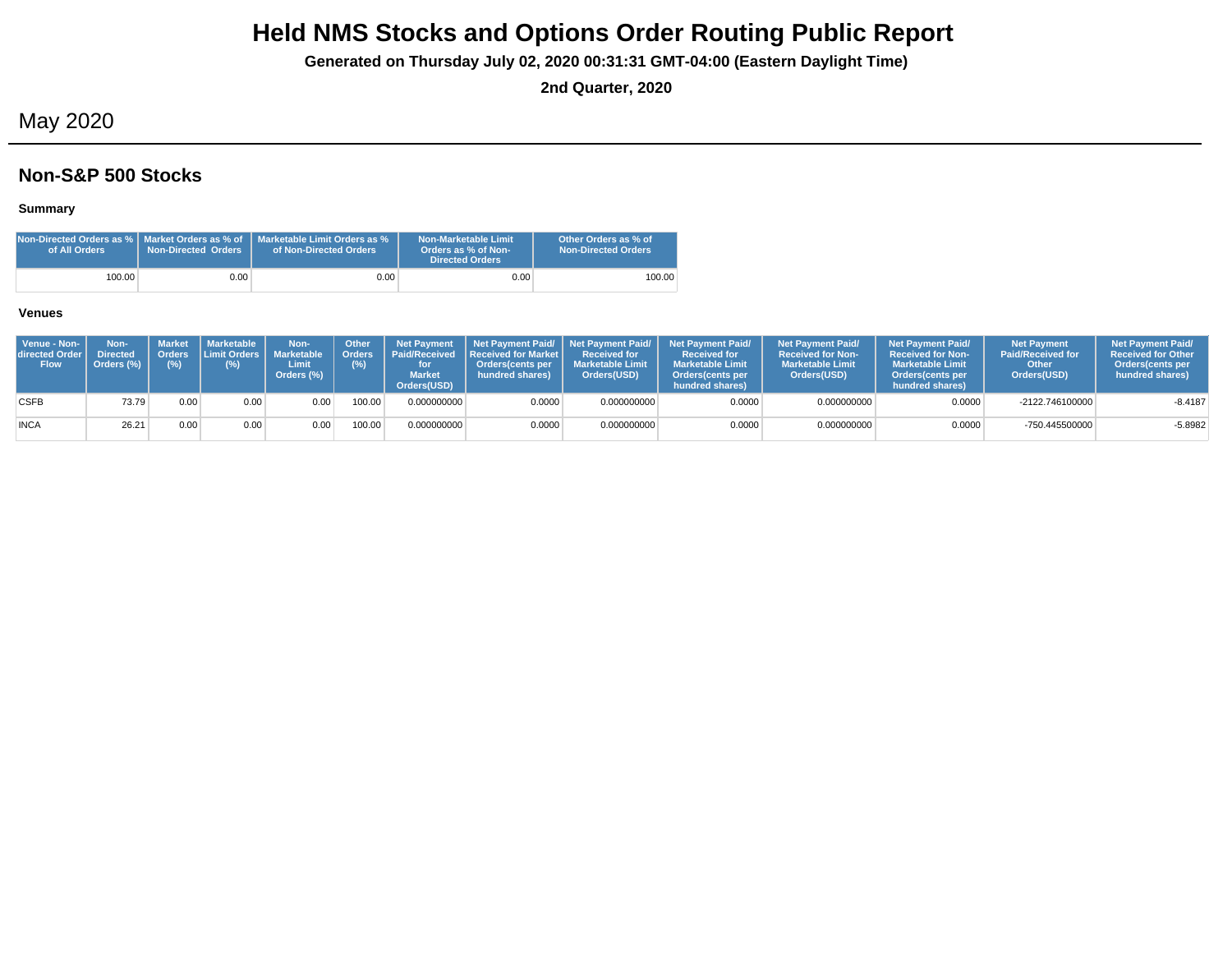**Generated on Thursday July 02, 2020 00:31:31 GMT-04:00 (Eastern Daylight Time)**

**2nd Quarter, 2020**

## June 2020

## **S&P 500 Stocks**

### **Summary**

| Non-Directed Orders as %   Market Orders as % of<br>of All Orders | Non-Directed Orders | Marketable Limit Orders as %<br>of Non-Directed Orders | Non-Marketable Limit<br>Orders as % of Non-<br><b>Directed Orders</b> | Other Orders as % of<br><b>Non-Directed Orders</b> |
|-------------------------------------------------------------------|---------------------|--------------------------------------------------------|-----------------------------------------------------------------------|----------------------------------------------------|
| 100.00                                                            | 0.001               | 0.001                                                  | 0.00                                                                  | 100.00                                             |

| Venue - Non-<br>directed Order I<br><b>Flow</b> | Non-<br><b>Directed</b><br>Orders (%) | <b>Orders</b><br>(%) | Market   Marketable<br><b>Limit Orders I</b><br>(%) | Non-<br>Marketable<br>Limit<br>Orders (%) | <b>Other</b> | <b>Net Pavment</b><br>Orders Paid/Received<br><b>Market</b><br>Orders(USD) | <b>Received for Market L</b><br>Orders(cents per<br>hundred shares) | Received for<br><b>I</b> Marketable Limit<br>Orders(USD) | Net Payment Paid/ Net Payment Paid/ Net Payment Paid/<br><b>Received for</b><br><b>Marketable Limit</b><br>Orders(cents per<br>hundred shares) | <b>Net Payment Paid/</b><br><b>Received for Non-</b><br><b>Marketable Limit</b><br>Orders(USD) | <b>Net Payment Paid/</b><br><b>Received for Non-</b><br><b>Marketable Limit</b><br><b>Orders</b> (cents per<br>hundred shares) | <b>Net Payment</b><br><b>Paid/Received for</b><br>Other<br>Orders(USD) | <b>Net Payment Paid/</b><br><b>Received for Other</b><br><b>Orders</b> (cents per<br>hundred shares) |
|-------------------------------------------------|---------------------------------------|----------------------|-----------------------------------------------------|-------------------------------------------|--------------|----------------------------------------------------------------------------|---------------------------------------------------------------------|----------------------------------------------------------|------------------------------------------------------------------------------------------------------------------------------------------------|------------------------------------------------------------------------------------------------|--------------------------------------------------------------------------------------------------------------------------------|------------------------------------------------------------------------|------------------------------------------------------------------------------------------------------|
| <b>CSFB</b>                                     | 67.26                                 | 0.00                 | 0.00                                                | 0.00                                      | 00.00        | 0.000000000                                                                | 0.0000                                                              | 0.000000000                                              | 0.0000                                                                                                                                         | 0.000000000                                                                                    | 0.0000                                                                                                                         | $-304.389700000$                                                       | $-5.2630$                                                                                            |
| <b>INCA</b>                                     | 32.74                                 | 0.00                 | 0.00                                                | 0.00 <sub>1</sub>                         | 100.00       | 0.000000000                                                                | 0.0000                                                              | 0.000000000                                              | 0.0000                                                                                                                                         | 0.000000000                                                                                    | 0.0000                                                                                                                         | -773.637200000                                                         | $-9.4447$                                                                                            |